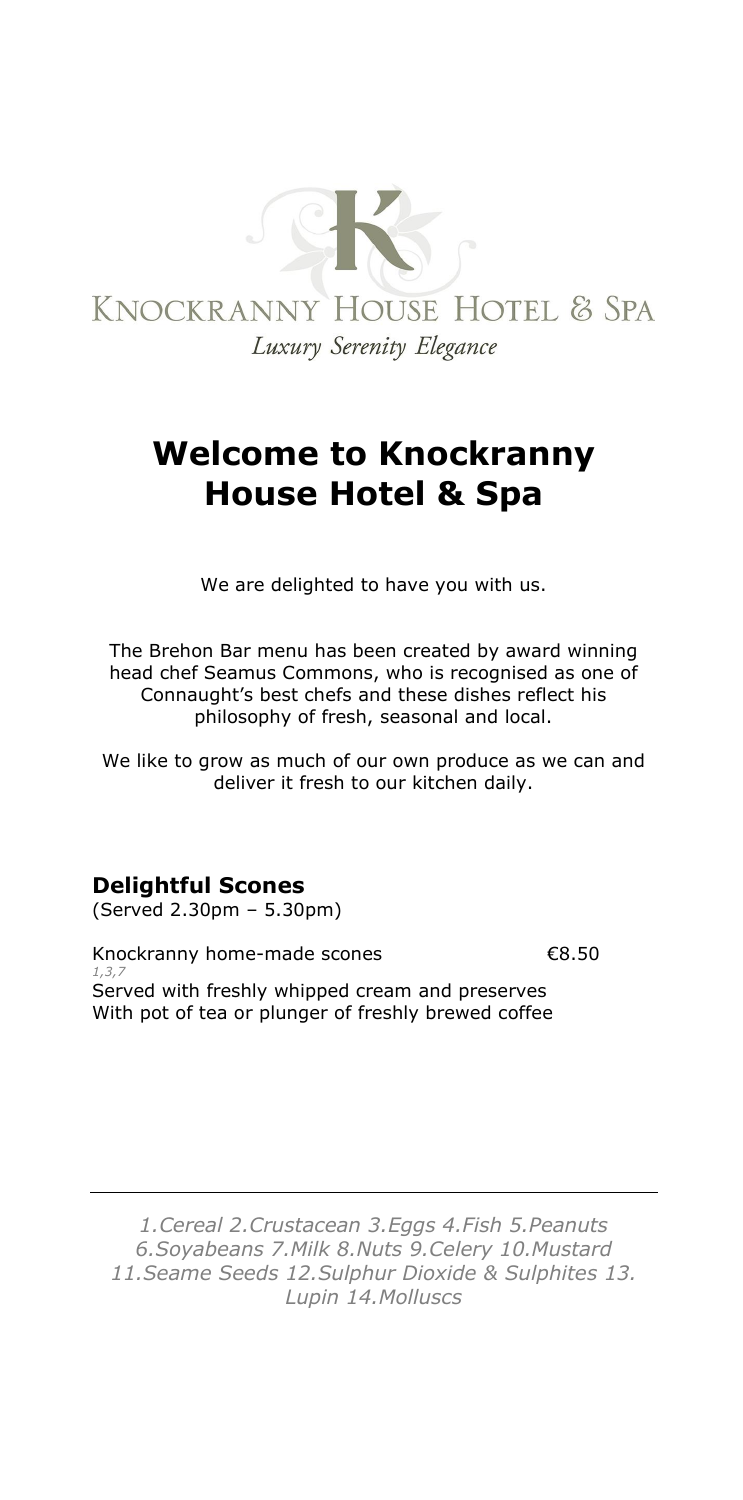### **Sandwiches served (12-5.30pm)**

| <b>Chicken Demi Baguette</b><br>Pan fried chicken, avocado,<br>dubliner cheese, mayo & organic Salad<br>1, 3, 6, 7, 10, 12                 | €12.00 |
|--------------------------------------------------------------------------------------------------------------------------------------------|--------|
| <b>Open Sandwich on Brown Soda Bread</b><br>1, 3, 6, 7, 12                                                                                 | €9.85  |
| <b>Closed Sandwich</b><br>1, 3, 6, 7, 12                                                                                                   | €8.50  |
| <b>Toasted Sandwich</b><br>1, 3, 6, 7, 12                                                                                                  | €8.75  |
| Choose from the following:<br>Thyme poached chicken / Dubliner cheese<br>Irish baked ham / smoked salmon/red onion/<br>peppers/plum tomato |        |

**Starters**

| Soup of the Day<br>Served with Knockranny's brown soda bread<br>1,6,7,9                                     |                                               | €7.50  |
|-------------------------------------------------------------------------------------------------------------|-----------------------------------------------|--------|
| <b>Clew Bay Seafood Chowder</b><br>Served with Knockranny's brown soda bread<br>1, 3, 4, 7, 9, 12, 14       |                                               | €10.50 |
| <b>Goats Cheese Tart</b><br>Mediterranean vegetables, pesto & organic Leaves<br>1,6,7,10,12                 |                                               | €9.00  |
| <b>Black Pudding Croquettes</b><br>Green apple paste, celeriac rémoulade,<br>mixed leaves<br>1, 3, 6, 7, 10 |                                               | €8.00  |
| <b>Knockranny's Caesar Salad</b>                                                                            | Starter $\epsilon$ 9.50 Main $\epsilon$ 18.00 |        |

Oak smoked chicken strips,baby gem lettuce leaves, crispy pancetta, parmesan, herb croutons & caesar dressing *1,3,4,6,7,10,12*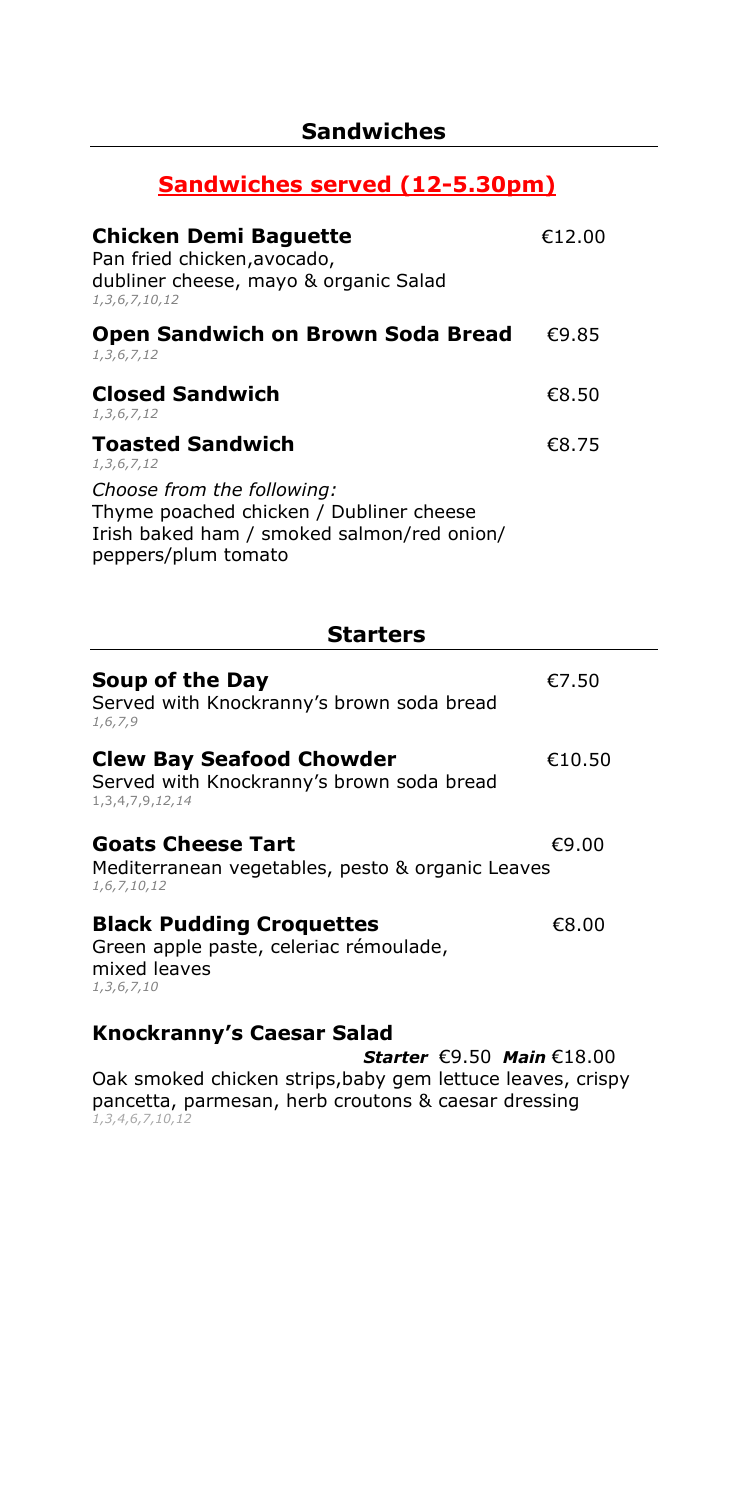| Chickpea Madras<br>Cauliflower, sweet potato,<br>red pepper, poppadom<br>1, 2, 3, 6, 7, 9, 12                                                             | €19.00 |
|-----------------------------------------------------------------------------------------------------------------------------------------------------------|--------|
| Thai Red Chicken Curry<br>Red curry & Poppadom,<br>served with basmati rice<br>1, 2, 3, 6, 7, 9, 12                                                       | €22.00 |
| <b>Brehon Burger</b><br>8oz Irish beef burger, bacon,<br>tomato relish, mayonnaise, smoked cheese,<br>toasted bun served with fries<br>1, 3, 6, 7, 10, 12 | €17.50 |
| <b>Killary Fjord Mussels</b>                                                                                                                              |        |
| Starter $\epsilon$ 8.00 Main $\epsilon$ 16.00<br>Chorizo, tomato, basil cream served with Knockranny's<br>brown soda bread<br>1,6,7,10,12,14              |        |
| <b>Battered Fish of the Day</b><br>Mushy peas, tartare sauce and fries<br>1, 3, 4, 6, 7, 10, 12                                                           | €19.50 |
| 10oz Sirloin Steak of Irish Beef<br>Onion rings, glazed mushroom,<br>served with pepper sauce or garlic butter<br>1,6,9,10                                | €36.00 |
| <b>Fried Crispy Buttermilk Chicken</b><br>Sweet chilli mayo & fries<br>1,3,6,7,9,10,12                                                                    | €18.00 |
| <b>Grilled Fillet of Atlantic Hake</b><br>Spinach, shrimp, Knockranny garden herbs,<br>fish cream<br>2, 3, 4, 6, 7, 9, 10, 12                             | €29.00 |
| <b>Supreme of Irish Chicken</b><br>Hazelnut dressing, celeriac, red onion,<br>Pancetta, smoked bacon cream<br>6,7,8,9,12                                  | €27.00 |
| Knockranny Seasonal Salad<br>Add prawn + $£5$<br>Add Chicken + €4.50<br>Add Haloumi + €4.50                                                               | €15.00 |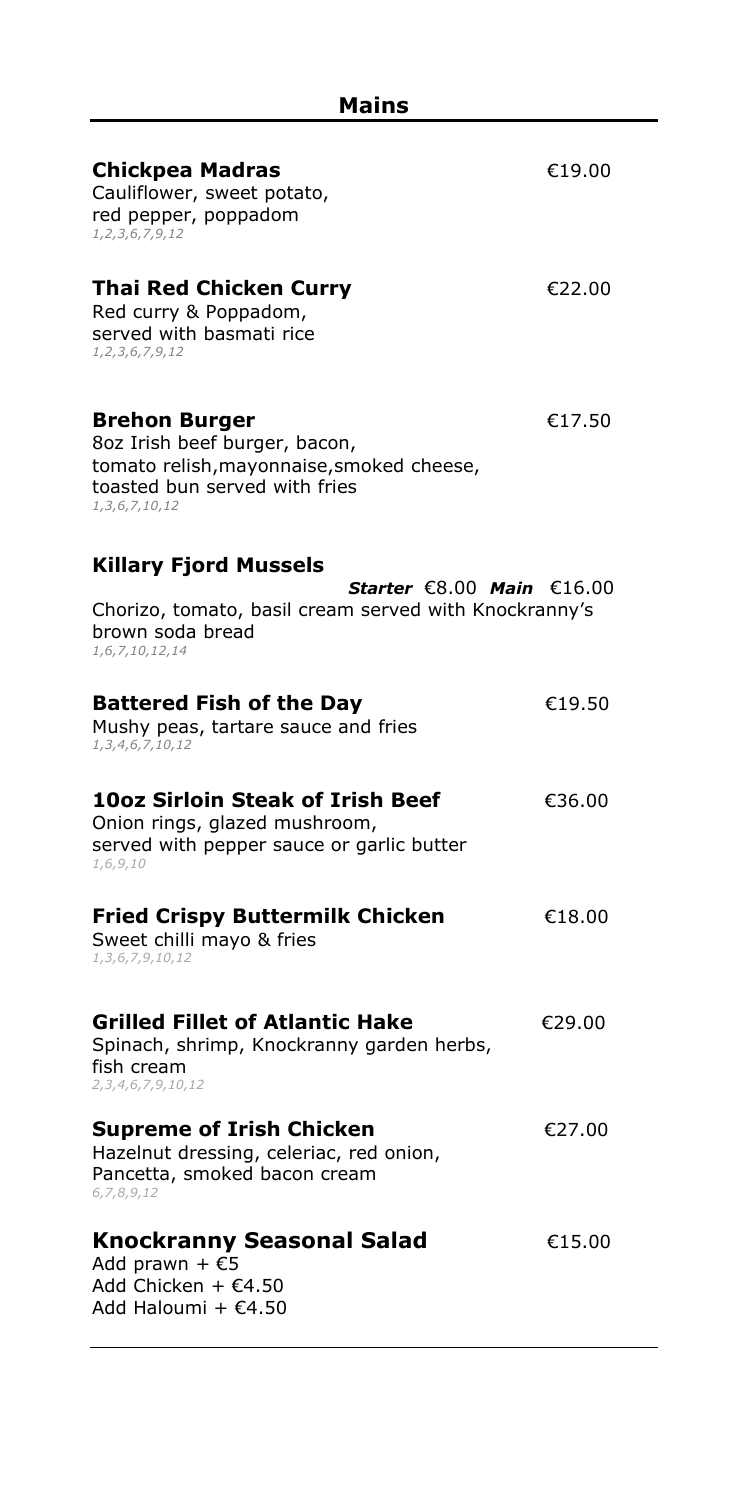| <b>Vegetables</b>                               | €3.50 |
|-------------------------------------------------|-------|
| <b>Potatoes</b>                                 | €3.50 |
| <b>Fries</b>                                    | €3.75 |
| 1,6<br><b>Sweet Potato fries</b>                | €4.75 |
| 1,6<br><b>Side salad</b>                        | €3.00 |
| 3,6<br><b>Onion rings</b>                       | €3.00 |
| 1,6,<br>Sautéed mushrooms                       | €3.00 |
| 3, 6, 7<br><b>Pepper sauce</b><br>6, 7, 10, 12, | €2.50 |

*Please inform your server if you have any specific dietary requirements and / or allergies*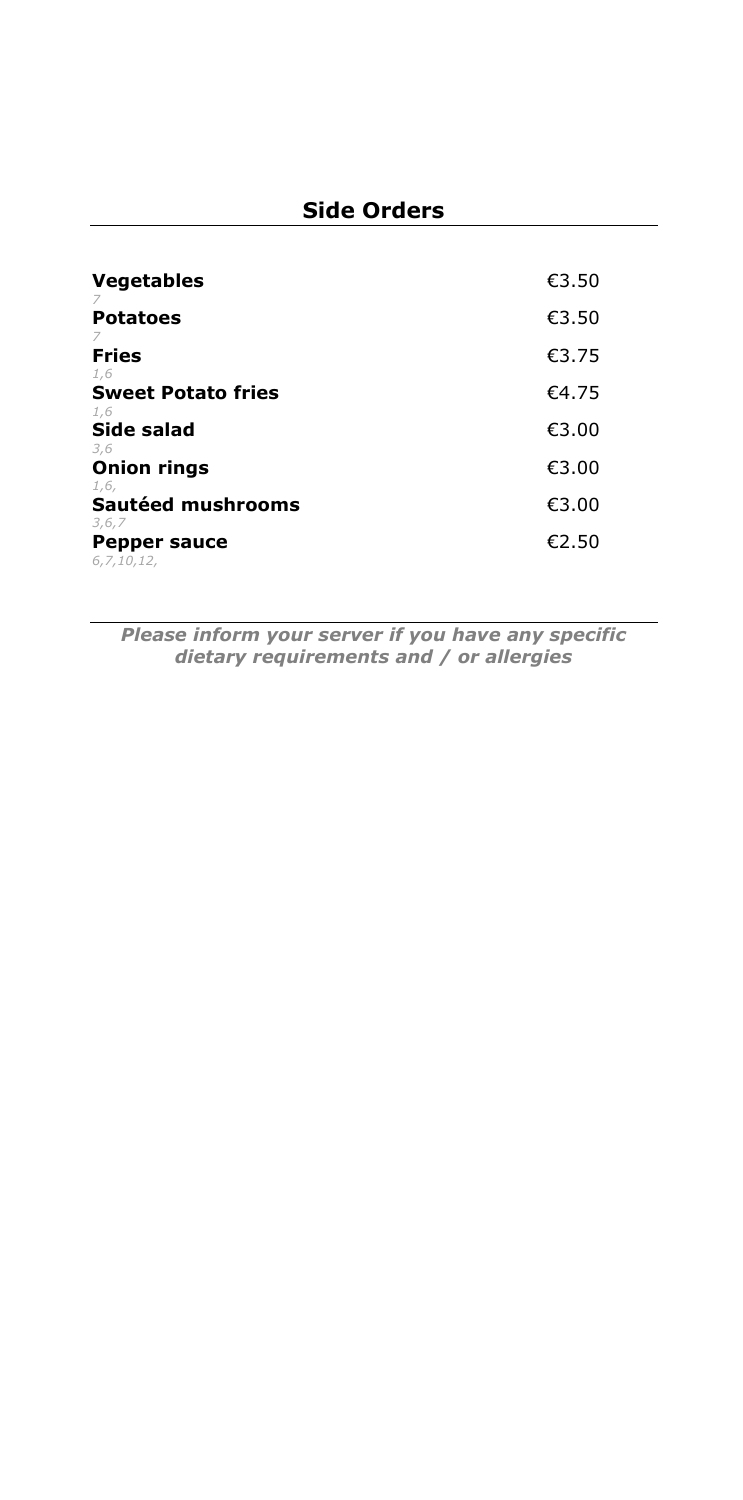| <b>Summer Berry Pannacotta</b><br>Berry compote<br>1, 3, 7, 8                                                                                  | €7.95 |
|------------------------------------------------------------------------------------------------------------------------------------------------|-------|
| <b>Sticky Toffee Pudding</b><br>Vanilla ice cream<br>1, 3, 7, 8                                                                                | €7.95 |
| <b>Mango &amp; Passionfruit Cheesecake</b><br>Pineapple salsa & raspberry sorbet<br>1, 3, 7, 8                                                 | €7.95 |
| <b>Knockranny's Tasting Plate</b><br>Selection of four mini home-made desserts<br>(Please ask your server for today's selection)<br>1, 3, 7, 8 | €8.50 |
| <b>Apple Crumble</b><br>Cider raisins, crème anglaise,<br>vanilla ice-cream<br>1, 3, 7, 8                                                      | €7.95 |
| <b>Double Chocolate Fondant</b><br>berry reduction, vanilla icecream<br>1, 3, 7, 8                                                             | €7.95 |
| <b>Knockranny's Ice Cream</b><br>Selection of ice-cream & shortbread<br>1, 3, 7, 8                                                             | €6.95 |
| Add an Extra Scoop of Ice Cream<br>3,7                                                                                                         | €1.00 |

# **Liqueur Coffees**

| <b>Baileys Coffee</b><br>6,12 | €7.50 |
|-------------------------------|-------|
| French Coffee<br>6,12         | €7.50 |
| Calypso Coffee<br>6,12        | €7.50 |
| Irish Coffee<br>6,12          | €7.50 |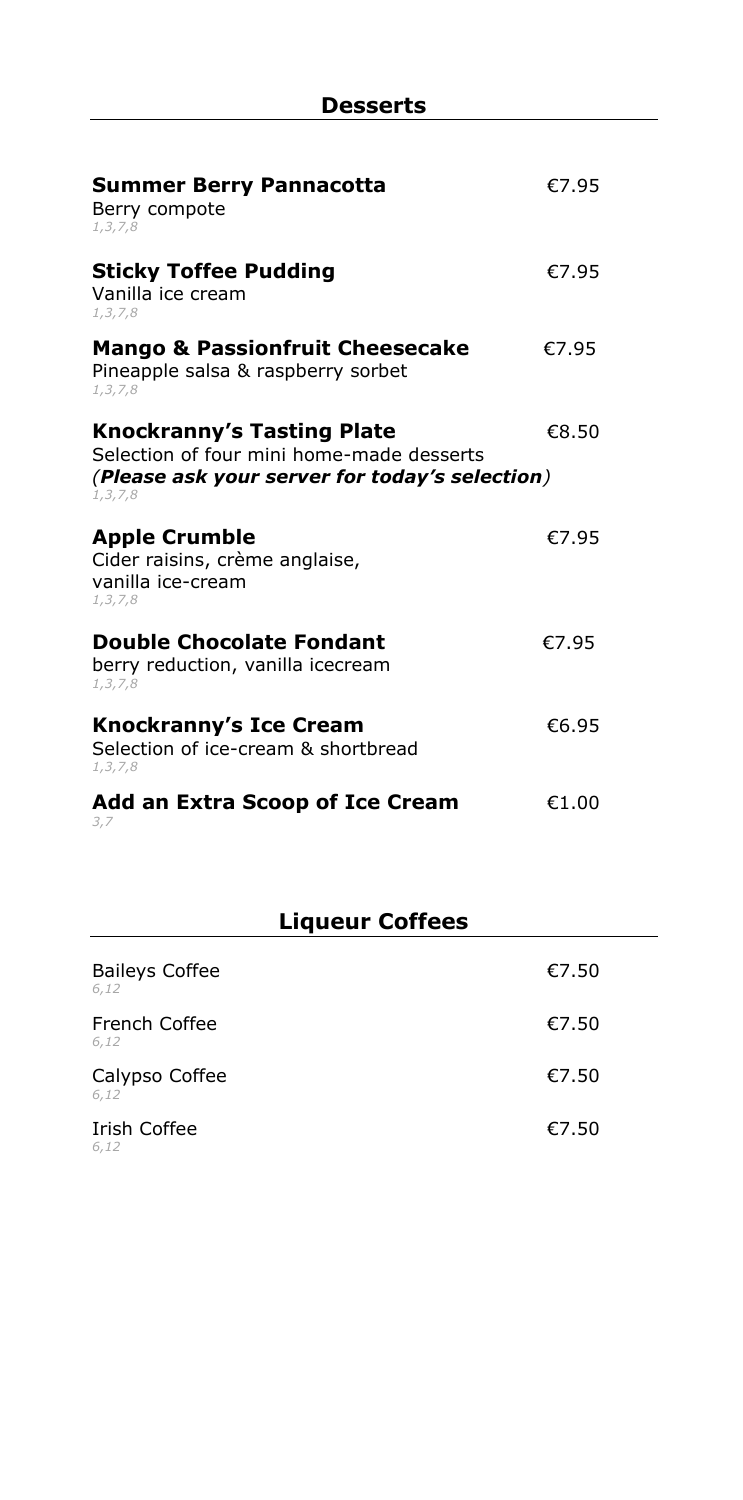#### **\_\_\_\_\_\_\_\_\_\_\_\_\_\_\_\_\_\_\_\_\_\_\_\_\_\_\_\_\_\_\_\_\_\_\_\_\_\_\_\_\_\_\_\_\_\_\_\_\_\_\_\_\_\_\_\_\_\_\_\_\_\_ Coffee**

*Knockranny House Hotel's unique Bean West blends*

| Americano                            | €2.85 |
|--------------------------------------|-------|
| Cappuccino                           | €3.00 |
| Café Latte                           | €3.00 |
| Flat White                           | €2.85 |
| Espresso                             | €2.50 |
| Doppio                               | €3.00 |
| Pot of Freshly Brewed Plunger Coffee | €4.75 |
| De Caff Coffee Plunger Coffee        | €4.75 |

#### **Freshly Brewed Teas**

| Pot of Tea | €3.80 |
|------------|-------|
| Herbal Tea | €3.90 |
|            |       |

#### \_\_\_\_\_\_\_\_\_\_\_\_\_\_\_\_\_\_\_\_\_\_\_\_\_\_\_\_\_\_\_\_\_\_\_\_\_\_\_\_\_\_\_\_\_\_\_\_\_\_\_\_\_\_\_\_\_\_\_\_\_\_\_\_\_\_\_\_\_\_\_\_\_\_\_\_\_\_\_\_\_\_\_\_\_\_\_\_\_\_\_\_\_\_\_\_\_\_\_\_\_\_\_\_\_\_\_\_\_\_\_\_\_\_\_\_\_\_\_\_\_\_\_\_\_ **Hot Chocolate**\_\_\_\_\_\_\_\_\_\_\_\_\_\_\_\_\_\_\_\_\_

| Hot Chocolate | €3.00 |
|---------------|-------|
|               |       |

*All coffee served in Knockranny House Hotel & Spa is roasted in Westport by Bean West Coffee Roasters.*

*Two unique blends using only the finest Arabica beans have been created for the Brehon Bar.*

*The Brehon blend, served in plunger pots, is smooth and full bodied with hints of papaya and chocolate. The Espresso blend, a medium roasted coffee, has a very smooth caramel base with undertones of chocolate and lemon*

#### **Fresh from Knockranny's kitchen**

#### **to enjoy at home**

*(Place your order with your server for collection)*

#### **Homemade brown bread**

**Half a loaf** €5.50 **Full loaf** €10.50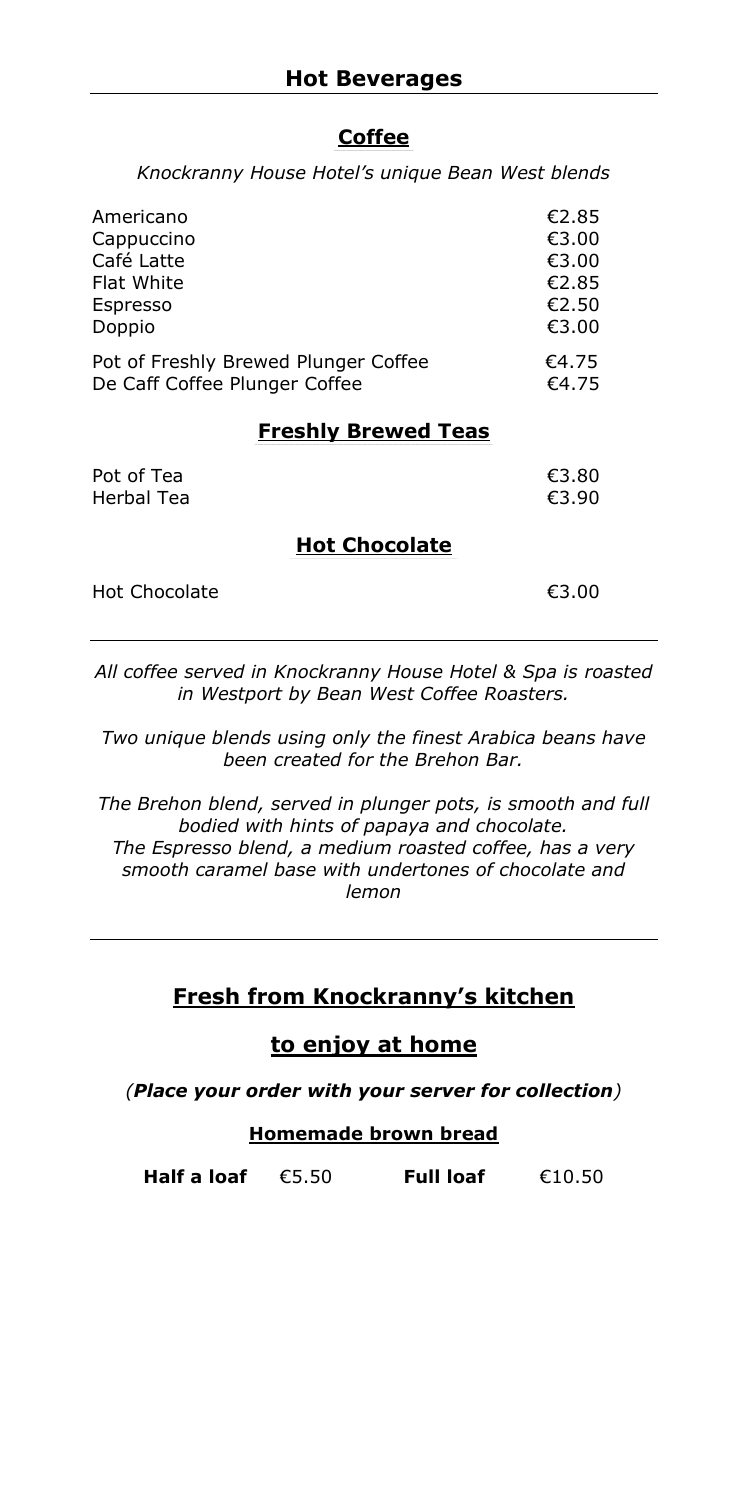# **Children's Menu**

| <b>Starters</b>                                                           |       |
|---------------------------------------------------------------------------|-------|
| Soup of the Day<br>1,7,9                                                  | €4.50 |
| Selection of Seasonal Melon & Fruit coulis                                | €4.50 |
|                                                                           |       |
| <b>Maincourses</b>                                                        |       |
| Knockranny's Own Chicken Goujons<br>1, 3, 6                               | €9.50 |
| Knockranny's Own Fish Nuggets                                             | €9.50 |
| 1, 3, 4, 6<br>Kelly's of Newport Pork Sausages<br>1,6                     | €9.50 |
| Beef Burger                                                               | €9.50 |
| 1,6,7<br>All of the above served with<br>vegetables and potatoes or fries |       |
| <b>Baby Bowl</b><br>1, 6, 7, 9                                            | €3.50 |
| Penne Pasta and Tomato Sauce<br>1, 3, 6, 9, 10, 12                        | €5.00 |
|                                                                           |       |
| <b>Desserts</b>                                                           |       |
| Banana Split<br>1, 3, 7, 8                                                | €5.50 |
| Selection of home-made ice-creams<br>3, 7, 8                              | €5.50 |
| Jelly & ice-cream<br>3,7                                                  | €5.50 |